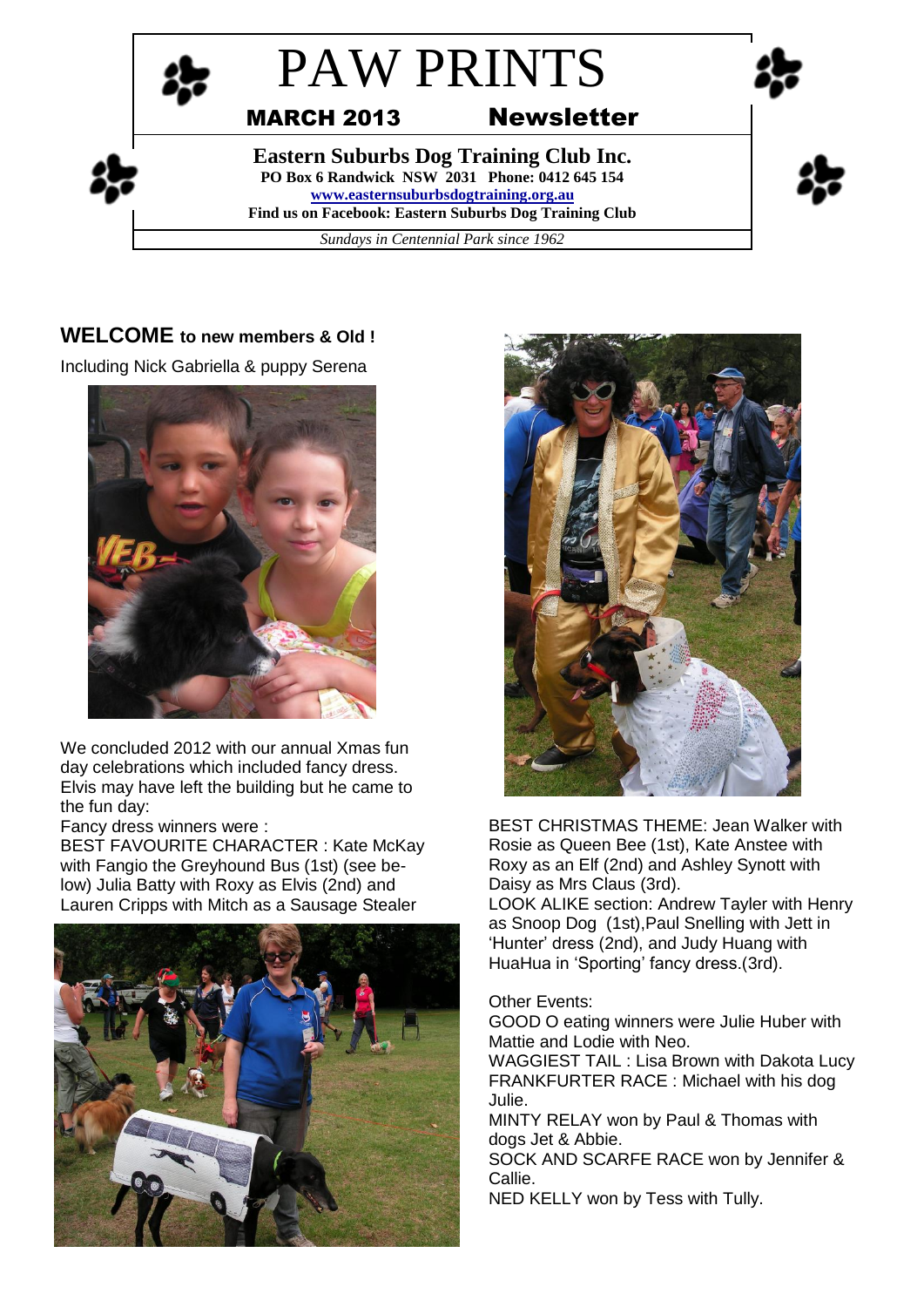# **ESDTC Club Trial**

Meeting our obligation as members of DOGS NSW the Eastern Suburbs Dog Training Club undertakes an annual Dog Obedience Trial. For 2013 the club is holding this event on the October Long Weekend as part of the three day State Titles events. **Our trial is on Saturday October 5**. You are welcome to enter the event or if you are not entering your help as a steward would be welcome.

### **Save Your Stamps**

We collect used stamps as a fundraiser for Guide Dogs who look after the training of guide dogs so that they can serve people without sight, or who are vision impaired. Please deposit your old stamps in the container to be found at the main desk on any Sunday. Over \$200 have been donated recently from this collection.

# **We are ONLINE :**

### **www.easternsuburbsdogtraining.org.au**

In addition, the Club has a Facebook page. A link is available from our website or you can go to:

facebook.com/ EasternSuburbsDogTrainingClub

*don't forget, you too can contribute to your Club via Facebook ;* add more photos and comments. We also provide online copies of PawPrints and other Club publications on our website and Facebook page.

#### ----------------------------------------------------------------.  **Laetitia & puppy Grover**





# **Too Wet to Train?**

If we wake up to rain on Sunday the Club has a 2 stage cancellation process for wet weather. The first is to cancel joiner registration – we can't put out the registration desks in the rain. The  $2^{nd}$ , if the weather's too wild, is to cancel training classes. However, if it's not too wet and wild, the Club may run combined classes, depending on Instructor availability. Normal ground fees are due for these classes. In exceptional weather circumstances the decision to cancel training may be made on Saturday night before Sunday training. This will be recorded as a message on the club phone as soon as the decision is made. Members can call the Club for a status update on 0412 645 154. Please note: We cannot respond to voice or text message

| <b>Your Committee</b>                      |
|--------------------------------------------|
| Jeff McMahon (President),                  |
| Martin O'Loughlin (Vice President),        |
| Arianne van der Meer (Treasurer),          |
| Kate Mackay (Secretary),                   |
| Committee members: Leonie Kelly,           |
| ClaireScivyer, Julie Brandon (trial secre- |
| tary),                                     |
| Nicole Pensko.                             |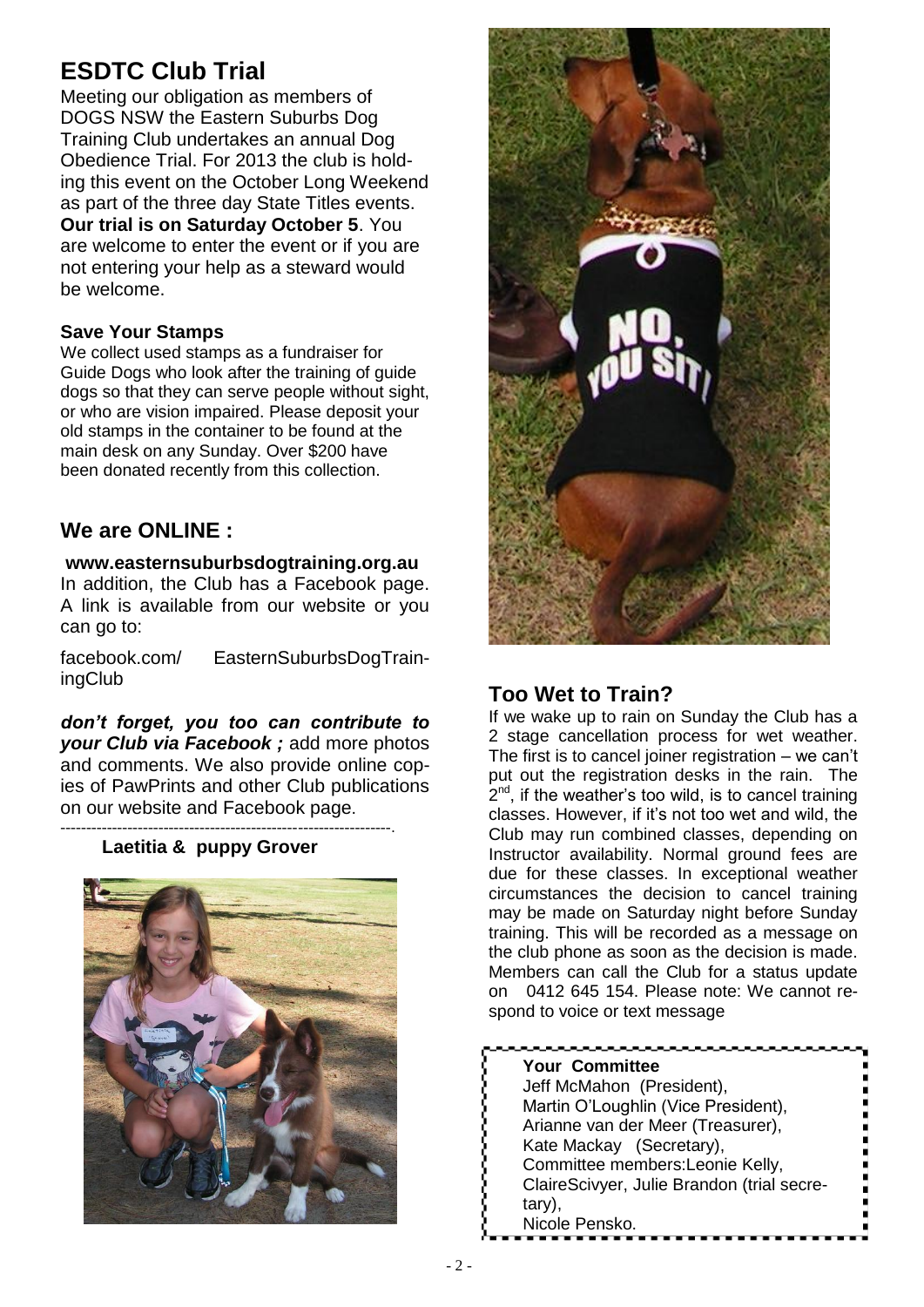## **Welcome new members**

Elizabeth Darbar Bill Lawrence Som Rasmey

Ricky Ambrogio Michelle Dick Isabell Lawrence Nicole Revelman

McPherson Andrew Stefan Elliott Sue Lawrence Sustine Roberson Emma Aston Ludovico Fabiano Tess Lea Nerida Russell-Green Glenn Aston David Feller Emma Lesmond Sarah Salathiel Luke Aston Patricia Fitzgerald Chrystalla Lisgaris Eva Samsa Robin Ball Chris Fox Sharon Liu Simon Sant Patty Bianco Stephen Garrell Anthony Lloyd Nicky Schey Jackie Boyer **Robert Giles** Shannon Lowcock Kim Sealy Marianne Boyer **Robyn Goldsmith** Bec Madden Anil Sekhon Kerry Bradbury Jason Goldstein Cassandra Madderom Julie Seymour Tony Bradbury **Kumiko Goldstein** David Martin **Nights Hilton Sinclair** Stacey Brockman Jeremy Goodman Geeta Martin Benjamin Sofaer Karina Brook **Nicole Goodman** Jeremy Mawer Claire Stevns Christopher Broome Leasa Green Liliana Mawer Matthew Stirzaker David Buckthorpe Jane Grimm Stephen McDonald Didi Sun Kim Butler **Nick Grimm** Christopher McManamon Constance Synesios Michael Carrigan **David Grosz** Neil McNamara Robert Taylor Linh Chau **Murray Haar** Sams Michael Matthew Thompson Penny Chow **Jane Habeck** Eretta Milet **Example 20 Kate Tomlinson** Laetitiu Clerc **Tristan Habeck** Gabrielle Milet Gabrielle Hassettine Trethewey Robert Clerc **Setan Haraszta** Lodovic Milet Cleorgia Tsovolos Daniel Conn **Helena Harris** Kate Moraitis Anna Vetrova Lewis Cook **Kia Hawken** Georgia Morgan Gary Vouris Nathan Cook Jacob Hoare Susan O'Neill Jayne Wasmuth Ryoko Cook **Ronen Howard** Tat Leong Ooi Stephen M Way Megan Coughran Daniel Kelso Rose Orr Channe West Chris Crawley **Carina Killick** Jon Pardi Peter Willoughby Judith Crawley **Emma Kirby** Mark Pistilli Chon Cheng Wong Jean Crosson Niki Koukoularis Hamish Pritchard Wan Kai Wong Archie Darbar **Barry Lanesman** Diane Randall **Aimee Wood** 

Rachael Aston **Allison Fogg Callacteria Liu** Allan (David) Sangster Callan Bellmaine Simon Fraser Agnes Lloyd Rosemary Santamaria